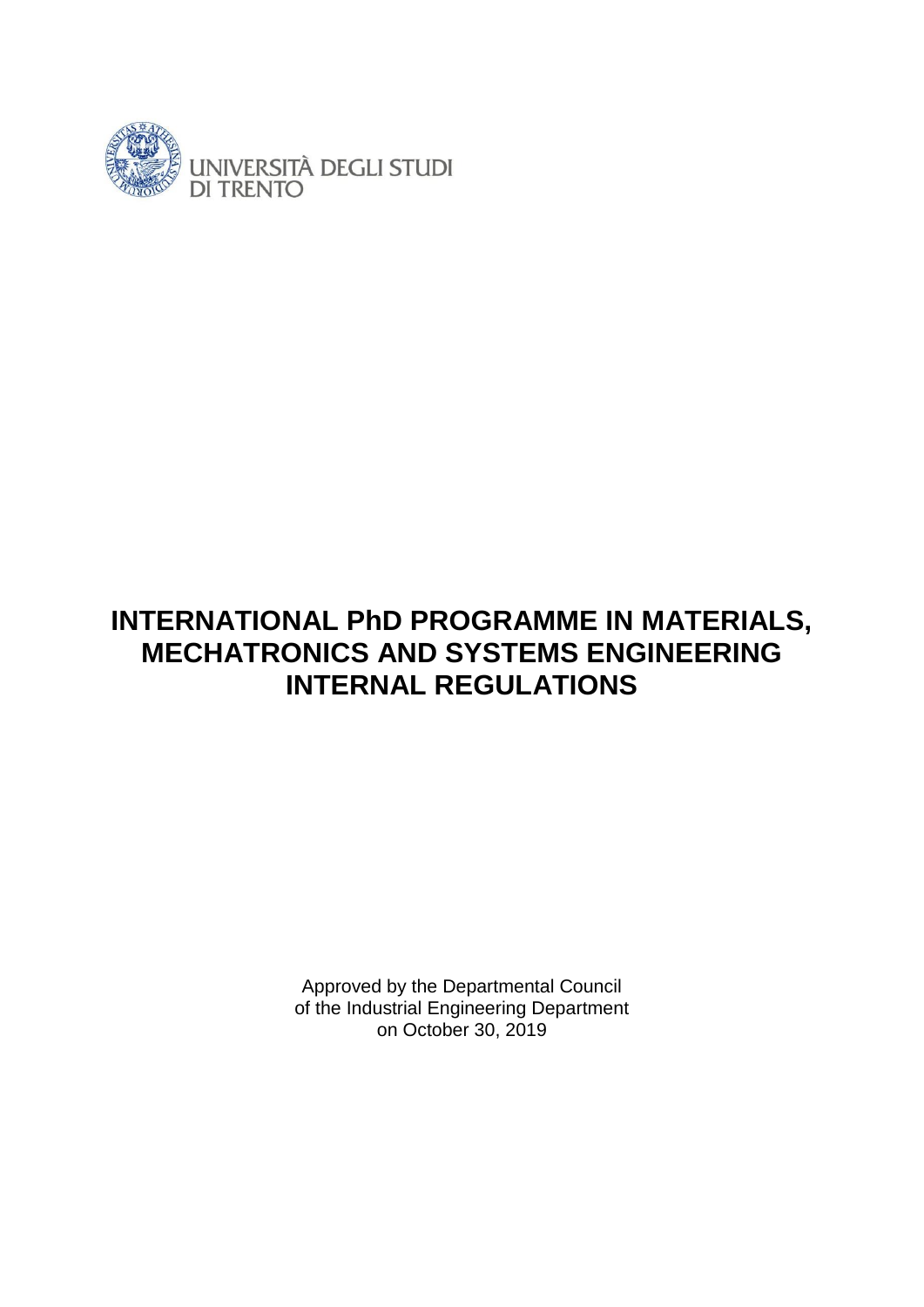

# **INDEX**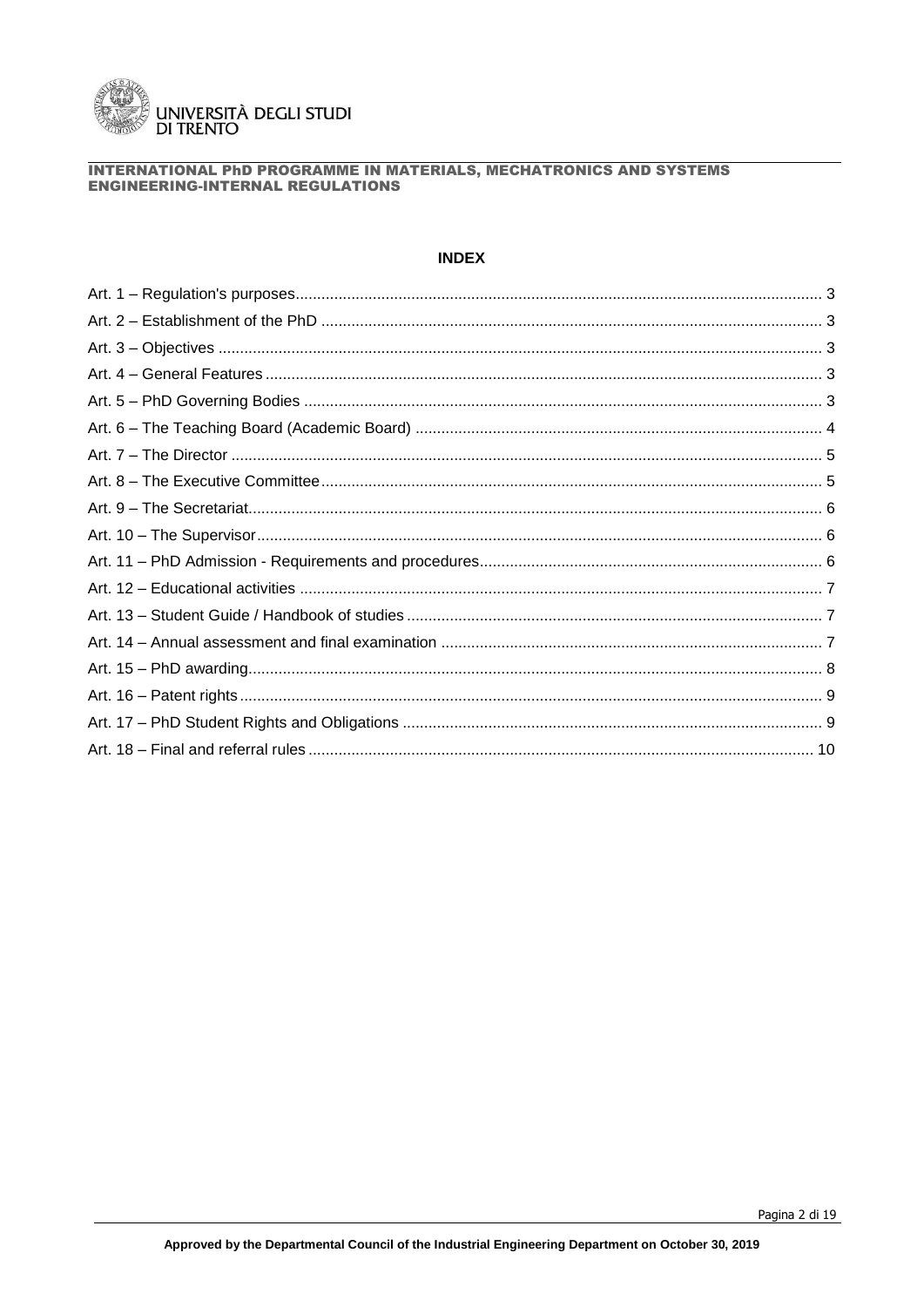

#### **Art. 1 – Regulation's purposes**

1.This Regulation governs the management and organization of the Doctoral School in Materials, Mechatronics and Systems Engineering (hereinafter also "PhD programme") in accordance with current legislation.

#### **Art. 2 – Establishment of the PhD**

1.The PhD programme (Research Doctorate) in Materials, Mechatronics and Systems Engineering, is established at the Department of Industrial Engineering (hereinafter "DII") of the University of Trento.

#### **Art. 3 – Objectives**

1. Specific goals are identified, besides the general goals of PhD programmes defined by Art. 3 of the University Regulations for Doctoral programmes (hereinafter "University Regulations"). The MMSE PhD programme (The Doctoral School) aims at educating professionals with knowledge and skills enabling them to undertake independent research and production activities in technologically advanced sectors, with a focus on Advanced materials, Mechatronics and Systems Engineering.

2. Among the goals of the Doctoral School, to be achieved through teaching and research activities, is the PhD students' attainment of professional maturity and autonomy in designing, planning, implementing research activities and reporting on related results.

3. The purposes of the research activity, within the specific subject chosen by the candidate, fall under the four main areas of Materials Science and Engineering, Mechanical and Mechatronic systems, Electronic Systems and Integrated Microelectronic Systems, and Operation Research. The research activities within these four areas are described in detail on the web site of the course.

# **Art. 4 – General Features**

1. The PhD programme lasts three years.

2. Candidates are admitted upon selection. Every year one or more public calls are launched for the selection of PhD candidates. The call, defining number of places and grants provided, is usually published in Italian and English.

3. Most qualified students will be admitted to the PhD programme regardless of gender, age, nationality, religion, ethnic origins and social level.

4. Official language of the PhD programme is English. International students are expected to learn basic Italian by the end of the second year of the course.

#### **Art. 5 – PhD Governing Bodies**

1. The PhD governing bodies are: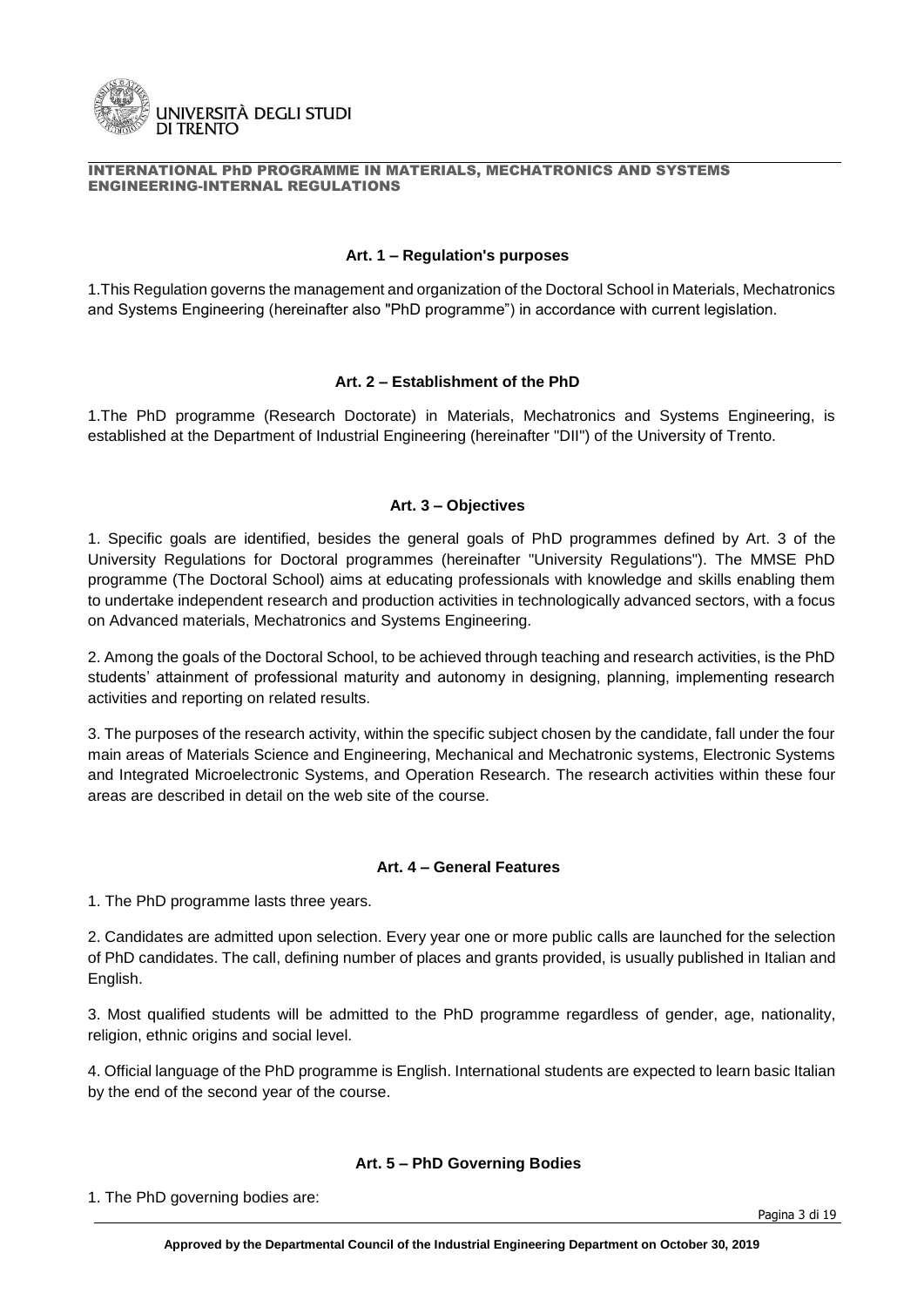

a) the Teaching Board ;

b ) the Director ;

c ) the Executive Committee.

# **Art. 6 – The Teaching Board (Academic Board)**

1. The following members of the PhD programme are entitled to participate to the Teaching Board with voting rights, upon specific membership request:

a. Professors and researchers who are members of DII;

b. Professors and researchers who are members of other Departments or Centres of the University of Trento;

c. Representatives of public and private bodies cooperating with the PhD programme;

d. Italian or foreign experts.

The requests of membership submitted by the above groups b., c. e d. are subject to the approval of the Teaching Board. Two students representatives, elected among the students of the PhD programme, and who may coincide with those appointed in the Committees of the Department, are qualified to participate to the meetings of Teaching Board, but only for issues regarding the general progress of the programme and the training Programmes. They are elected for two years. In case of forfeiture, during these two years, the first non-elected candidates replace them.

2. Members of the PhD Teaching Board named under the above items c) and d) cannot exceed the 40% of the total number of participants of the Board, rounded up to the nearest lower figure.

3. Other persons can be enabled to participate to the meetings of the Teaching Board and to discuss specific issues, without voting rights and upon invitation of the Director, provided that they can give a valuable contribution to the scientific, educational, technical and financial activities of the PhD programme.

4. Requests for new affiliations to the PhD Teaching Board, including members' replacements, should be directly submitted to the Teaching Board. A written application with motivations, curriculum vitae and a list of publications of the last five years (with the indication of the 5 most relevant ones) must be addressed to the Director, jointly with a declaration they *do/do not* belong to PhD committees of other Universities and, in case they are professors and researchers of a different university, with the authorization issued by the University they belong to.

5. The Teaching Board's meetings are convened by the Director or upon request of 1/3 of its members, at least.

6. The Director announces the Board meetings by e-mail at least 7 days prior to the gathering. In case of urgency, this term may be shortened to 48 hours/2 days. The call must clearly include the topics to be discussed (Agenda). The Director is in charge of setting out the Agenda.

7. Meetings are suitable to take valid decisions when participants represent the majority of the official members as defined in item 1, deducted justified absences.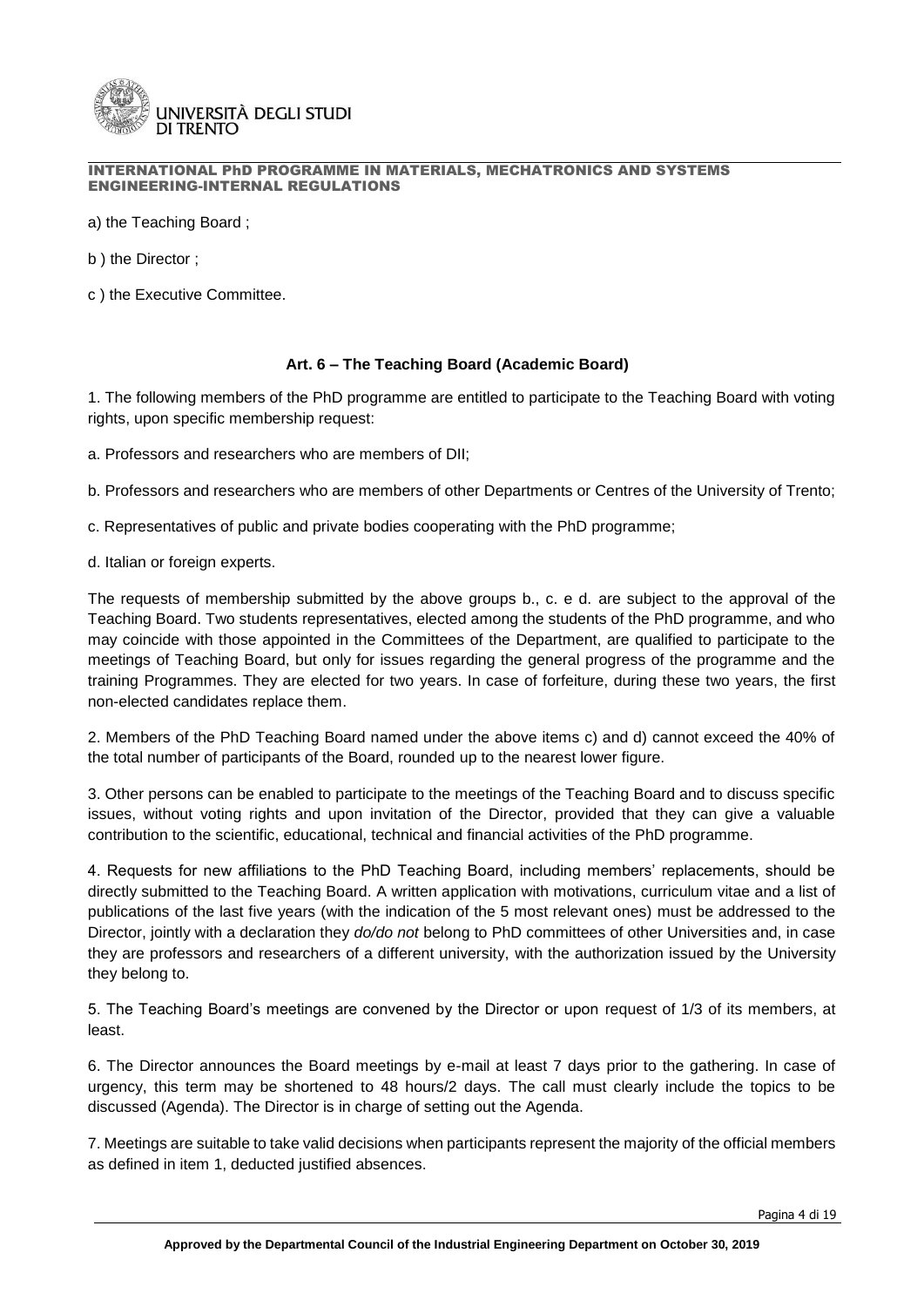

8. Decisions are taken with the favourable vote of the majority of participants and are suitable to be immediately implemented, except in case the Board explicitly postpones their execution. In the event of a tie, the vote of the Director will prevail.

9. The Minutes Secretary, appointed by the School Coordinator among professors and researchers belonging to the Teaching Board, is in charge of drawing up the meetings minutes with the Coordinator. In case of absence of the minutes secretary, the Coordinator will nominate another one before starting the meeting. The Secretary reports to the minutes a summary of the discussions, the motivated resolutions and the results of the votes. The secretary can be assisted, for the recording, by a member of the administrative staff of the Department designated by the Director. Each member can ask to report in full his/her intervention in the minutes, in which case it will provide the written text to the Secretary during the session. The report is published electronically in a special area on the University website accessible to members of the Teaching Board.

10. The PhD Teaching Board is responsible for the approval of the PhD research topics, subject of the final dissertations, and appoints a Supervisor for each student.

11. The PhD Teaching Board implements all the tasks defined by the "University Regulations" Art. 14, to which reference is made. The PhD Teaching Board, with a specific resolution, may partially entrust the implementation of its tasks to the Executive Committee.

12. The minutes of the Board's meetings are transmitted by email to all the members and considered as approved a week later, following the formula of tacit consent. If by the above deadline any amendments are proposed, mandate is given to the Director to include the same in the minutes and to start a new approval procedure (via email) always under the rule of tacit approval. Minutes are considered as approved and decisions validated whenever the number of negative votes is less than the majority of Board Members. In case of disagreement of the Board members or if any arguments arise, discussion and approval of the proceedings is postponed to the subsequent meeting.

13. Whenever the Teaching Board is called to discuss pressing issues or take urgent decisions by a close deadline and the matter cannot be immediately discussed in a Board meeting or postponed to next planned meeting, the Director may convene a Distance meeting. In such cases the Director will circulate by e-mail the proposal and all the information needed for a proper appraisal to the Board members who are called to express their unequivocal vote (YES/NO) by a set deadline. The proposal is approved upon positive reply of the majority of Board members. Decisions taken are immediately implemented.

# **Art. 7 – The Director**

1. The Director is elected by the PhD Teaching Board among full-time professors of first level, or in the event of unavailability, among second level professors, members of the Teaching Board and operating at University of Trento. Director carries out the tasks set out by the University Regulations art. 15 to which reference is made.

# **Art. 8 – The Executive Committee**

1. The Executive Committee is composed by 6 professors and/or researchers, elected by the Teaching Board, and by the School Director, who is appointed Chair of the Committee.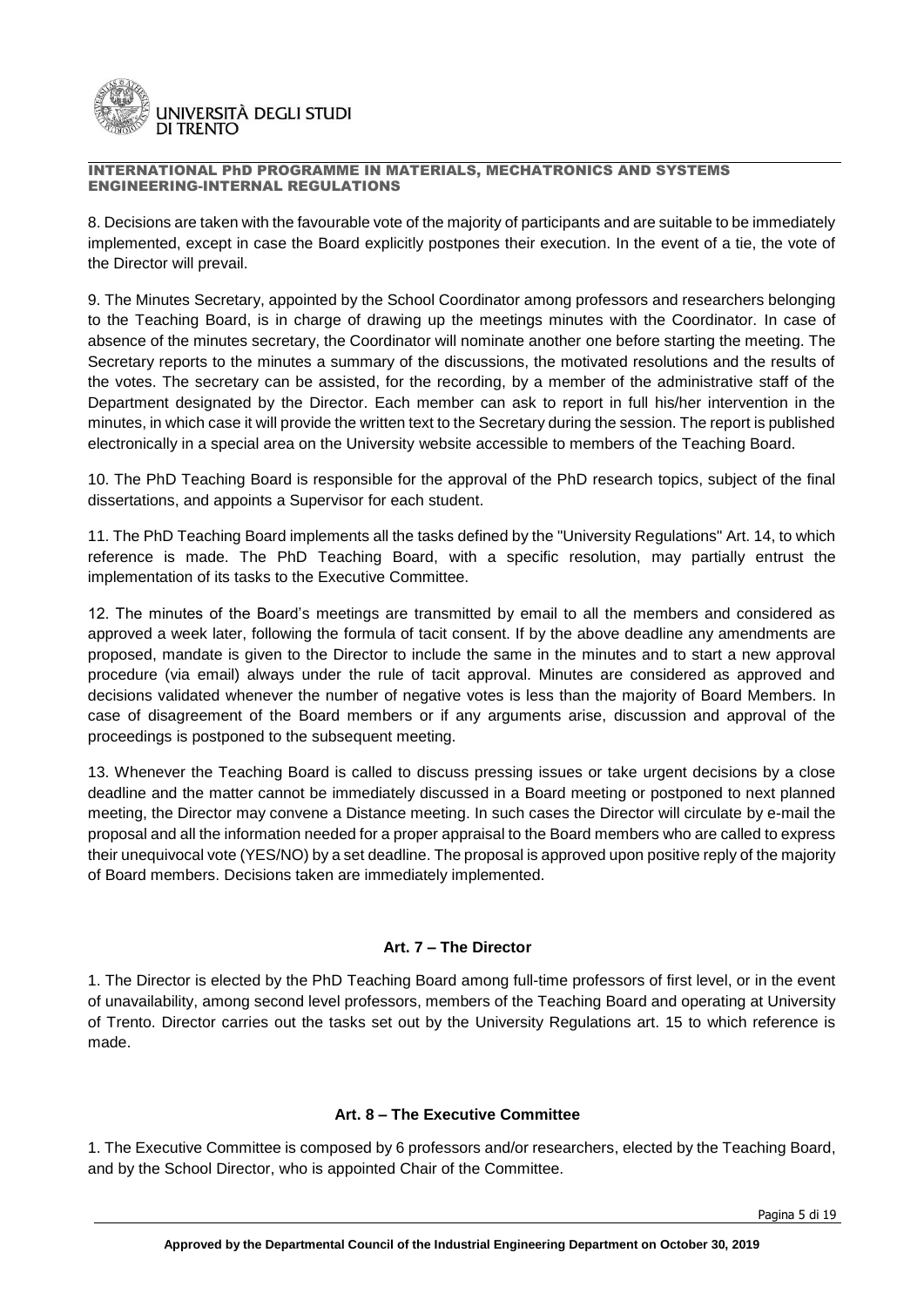

2. The Executive Committee assists the Director in implementing the tasks defined by the *University Regulations*, art. 15. It adopts decisions on assigned subjects and domains and reports to the Teaching Board on the activities performed.

3. Individual members of the Executive Committee can be appointed by the Director to execute specific functions needed to the achievement of organisational and management goals of the PhD programme.

4. The Executive Committee is in charge for the period corresponding to the term of office of the Director.

5. In the event of resignation of a member of the Executive Committee, termination or hindrance lasting more than three months, the Director summons an election for his or her replacement. The term of office of the new member will follow the deadline of the Executive Committee.

# **Art. 9 – The Secretariat**

1. The Director is assisted by the staff of Department in charge of carrying out the administrative tasks connected to the implementation of organizational activities in particular with regard to drawing up reports and documentation, organization of selections, annual examinations and final exams, relationships with other University offices.

2. The staff of the Secretariat may thus be invited to attend the Board's meetings with secretarial reporting functions without voting right.

# **Art. 10 – The Supervisor**

1. For each of the PhD students admitted to the PhD programme, the Teaching Board identifies a Supervisor appointed among its members on the basis of the scientific expertise and of the PhD research topics even upon designation of the research programme leaders or named by the external funding bodies offering the Doctoral scholarship(s).

2. The Supervisor is in charge of the PhD student's guidance and inclusion in the Doctorate life and research activities and undertakes to mentor the student in planning and drafting the individual Study programme.

3. The Supervisor mentors the PhD student, by assisting him/her in defining the study plan, guiding him/her in the research activities, monitoring academic activities and behavioural standards – including basic rules, principles of the PhD programme as founding values for scientific and professional growth.

4. The Teaching Board can revoke the Supervision assignment in case of non-fulfilment. If the Supervisor is a member of the Teaching Board as described in art. 6 par 1 items c) and d) of these Regulations, s/he will lose this position in the Board.

5. The Teaching Board can appoint for each PhD student one or more co-Supervisors, either members of the Teaching board or not. They hold the Supervisor' equal rights and obligations.

# **Art. 11 – PhD Admission - Requirements and procedures**

The admission requirements to the PhD programme are those envisaged in accordance with the current University Regulations for Doctoral programmes, according to the terms and deadlines expressly specified in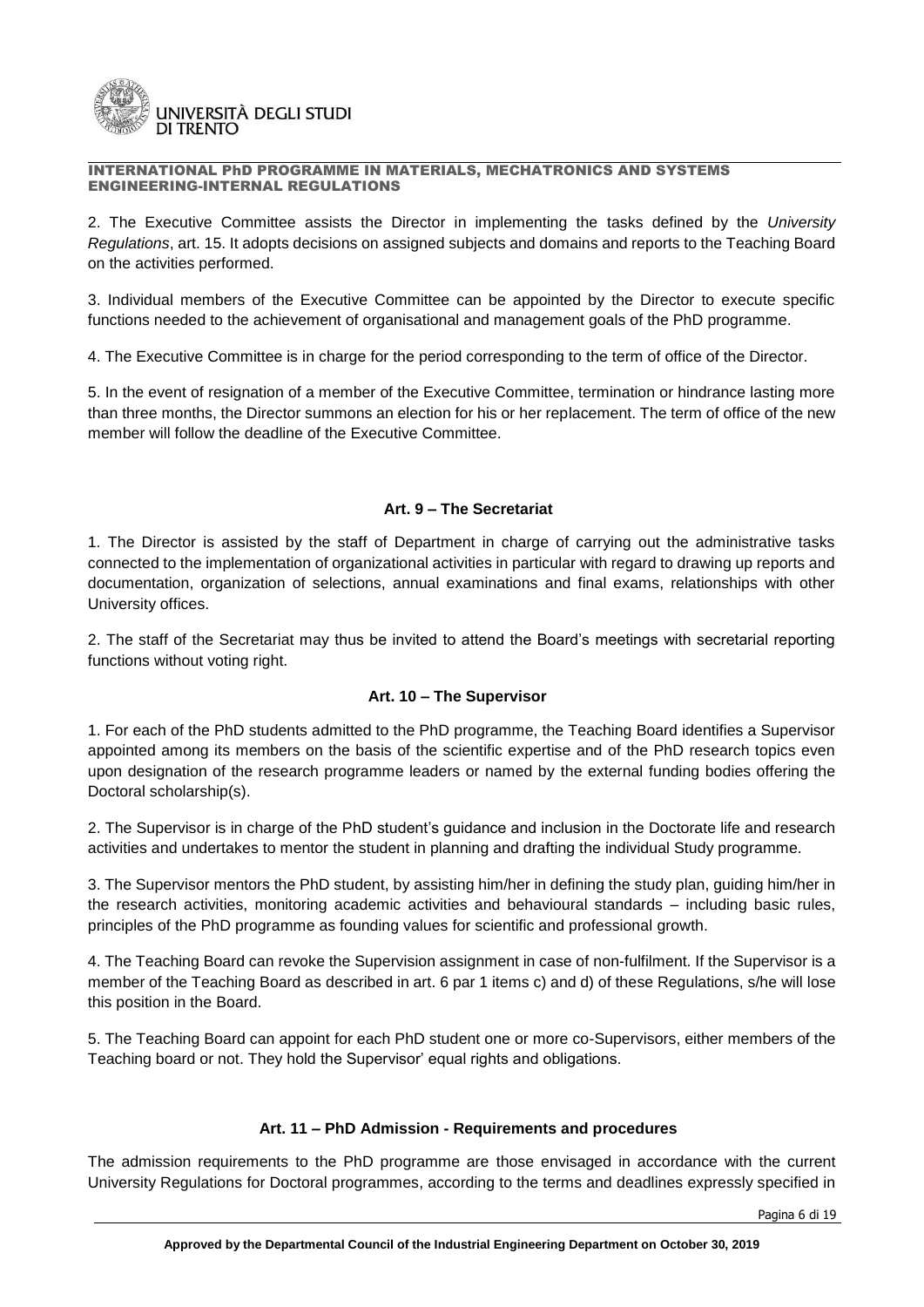

the call for admission.

#### **Art. 12 – Educational activities**

1. A number of educational activities are organised every year. A full description is provided in the student manual ("Handbook of studies") including the number of credits to be achieved and a description of implementation methodologies. Besides, additional courses, seminars, meetings and events related to the research topics of the Doctoral programme, can be organized along the academic year in collaboration with external partners upon invitation to participate by the PhD Secretariat.

# **Art. 13 – Student Guide / Handbook of studies**

1. The *"Handbook of studies*" is approved by the Teaching Board at the beginning of each academic year and published online on the PhD website.

The Handbook contains practical information on the PhD programme and related educational activities.

In particular, the Handbook contains:

- indications regarding the overall number of credits by typology to be achieved within the third year;
- a list of PhD courses and educational activities offered;
- a detailed description of each course and related credits (Syllabus);
- assessment and verification methodologies for credits recognition.

# **Art. 14 – Annual assessment and final examination**

1. The annual admission of PhD students to the second and third years of the PhD programme, is based on a public seminar given by the Doctoral student on the research topics of his/her final Dissertation. These examination meetings are public and the Examining Commission is composed by two members of the Teaching Board not including the Supervisor, who is anyway requested to make available to the commission a brief evaluation of the candidate's activity before the meeting. The Candidate is assessed on the basis of research contents and level of advancement of the same, but also on subject mastering and presentation skills and quality. If the applicant is abroad for research related reasons s/he may ask to have a videoconference examination.

2. For the admission to the third year, students are also required to have written at least one scientific article (already published or at least submitted for publication) in international scientific journals listed in ISI, SCOPUS, or PubMED databases.

3. The PhD Teaching Board establishes the formal admission by discussing and/or approving the report of the Examining Commission and the indications of the Supervisor.

Pagina 7 di 19 4. The denial of admission to the second or third year will cause the permanent exclusion from the PhD programme and the suspension of related scholarships. To this end the Teaching board will examine the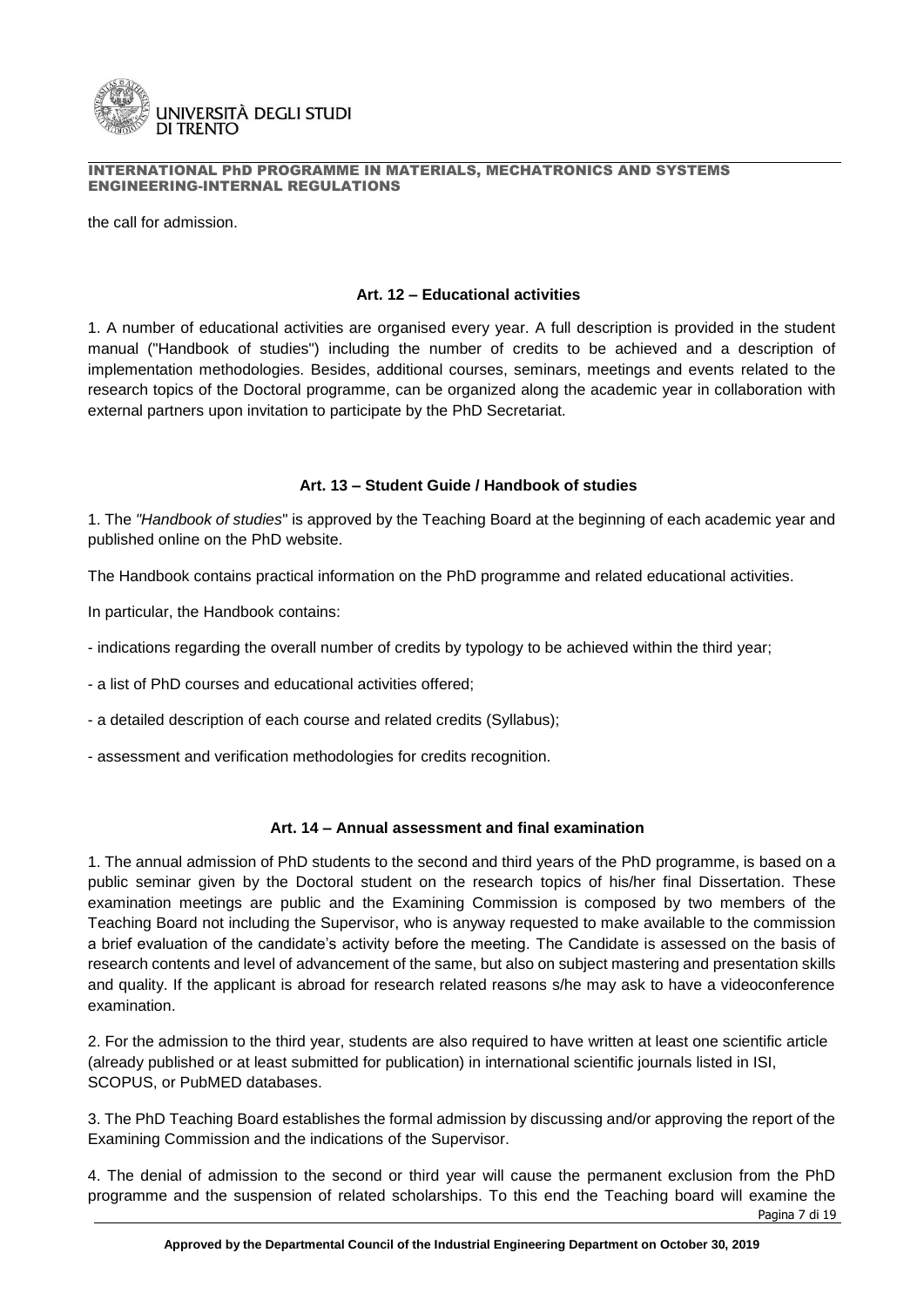

student research activities and expected results.

5. By the end of the third year the student must pass an exam, with the modalities described in the previous par. 1, to be admitted to the final test. The Supervisor will submit to the Examination Committee, composed of at least two members of the Teaching Board not including the Supervisor, an assessment on the candidate's overall research activity and quality during the PhD programme. If the applicant is abroad for research related reasons s/he may ask to have a videoconference examination.

6. Prerequisite to be admitted to the final exam is the publication of at least two scientific articles (in print or accepted for publication) in international scientific journals listed in ISI, SCOPUS, or PubMED databases. Given the scientific relevance of the diffusion of research results, PhD students are encouraged to participate to international conferences for presenting their research results, if possible with oral presentations. In the presence of at least one scientific article, the admission to the final exam could be taken in consideration and possibly accepted by the Teaching Board even in the absence of the aforementioned requirements, only if such failure is justified in written form by the Supervisor (as part of his/her assessment of the candidate) and by the student well in advance (at least 4 weeks) with respect to the date of the exam. The above documents will become part of those to be sent to external evaluators and to the members of the Examination Board in charge of final examination.

7. The Teaching Board upon the Supervisor and the Examining Commission's evaluation, as described in the above par. 5 and after verifying the credits achievement (see art. 12) and the research results (described in the above par. 6) admits the student to the final exam. The admission can be "with reservation", i.e. conditioned to the full achievement of the requirements within a date set by the Teaching Board, compatibly with the calendar detailed in the following paragraphs 8-10. For students admitted to the final exam, upon Supevisor's indication, the Teaching Board identifies two or more evaluators (hereinafter referred to as "referees").

8. By February 28 of the year following the conclusion of their doctorate's cycle, students are requested to send the Thesis draft to the referees identified by the Teaching Board and hitherto contacted by the Supervisor or by the Director asking them to assess the thesis work with an analytical opinion and a report with comments and suggestions for improvements.

9. For students who have benefited from a suspension, under the terms provided for by the University Regulations, the aforementioned deadline for the submission of the thesis must be deferred for a period equal to the duration of the suspension.

10. In case the PhD candidate is unable to submit the Thesis work by the due deadline for justified reasons, in accordance with the Supervisor s/he may ask the Academic Board to defer the thesis submission to the "referees" for a maximum of one month beyond the deadline. Such a request, to be transmitted to the Academic Board at least four weeks before the deadline, may be accepted on the basis of scientific rationale and overall opportunity.

# **Art. 15 – PhD awarding**

1. The Examination Committee in charge of the final exam for awarding the PhD title is appointed by the Rector upon indication of the Teaching Board or, by delegation, the Executive Committee, in accordance with the University Regulations.

2. The examination is held in front of the Examination Committee and consists in the public discussion of the final thesis. If one or more commissioners are prevented from physically attending the session, the Commission may gather in a videoconference meeting.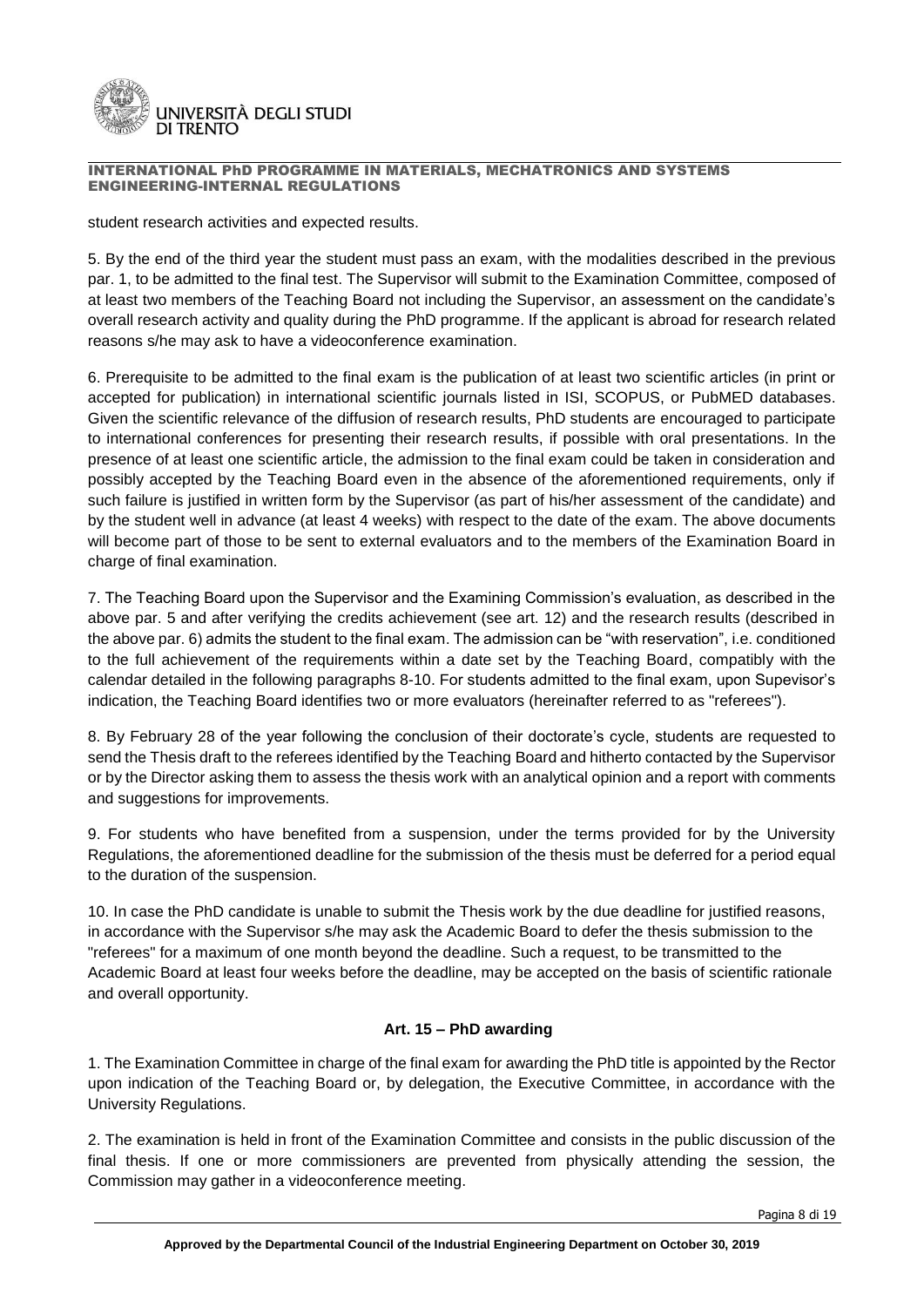

3. PhD candidates are requested to send their thesis to the members of the Examination Committee well in advance (at least 4 weeks) with respect to the date of the examination.

#### **Art. 16 – Patent rights**

1. Patent and copyright rights for inventions resulting from scientific research, and carried out by using financial resources and facilities provided by the University of Trento, are governed by the University Patent Regulations.

# **Art. 17 – PhD Student Rights and Obligations**

The PhD Student is bound to produce periodic reports on the performed activity, by the deadlines set by the Teaching Board and listed in the *Handbook of Studies*. The reports shall be submitted for approval by the Director or the Academic Committee or by a specifically appointed Committee. The evaluation criteria include relevance and adequacy of academic activities followed, the scientific activities conducted on-site and off-site and compliance with the rules and obligations arising from participation in the PhD programme. In addition, upon Supervisor's request, the Director can arrange a mid-term examination to check the progress of the research activities of the candidate in front of a committee as described in paragraph 1 of Art. 14 of this Regulation. In case of failure to submit the report by the deadlines, or in case of non-approval of the same, or in case of negative outcome of the mid-term examination above mentioned, the Teaching Board may decide for the scholarship suspension and the student exclusion from the PhD programme in accordance with Art. 27, paragraph 4 of running University Regulations for Doctoral Programmes.

In addition to the PhD student rights and duties indicated in Art. 27 of the University Regulations for Doctoral programmes, each student is required to comply with the Honour Code (Annex 1) of the Doctoral programme in Materials, Mechatronics and Systems Engineering.

Each student must sign a confidentiality agreement (Non-Disclosure Agreement - Annex 2) relating to any confidential information possibly acquired during the stay at the facilities of the Department of Industrial Engineering

4. In addition to Art. 27 and 28 of the University Regulations for Doctoral programmes, the following activities must be authorized by the Supervisor in advance:

- Submission of the study plan and any subsequent amendments thereto;
- Submission of manuscripts to scientific journals;
- Submission of abstracts in scientific conferences and workshops;
- Participation in scientific conferences and workshops;
- Submission of scientific projects to funding companies;

- Participation in educational and research activities, organized by the University of Trento or other bodies, other than those listed in the study plan approved by the Teaching Board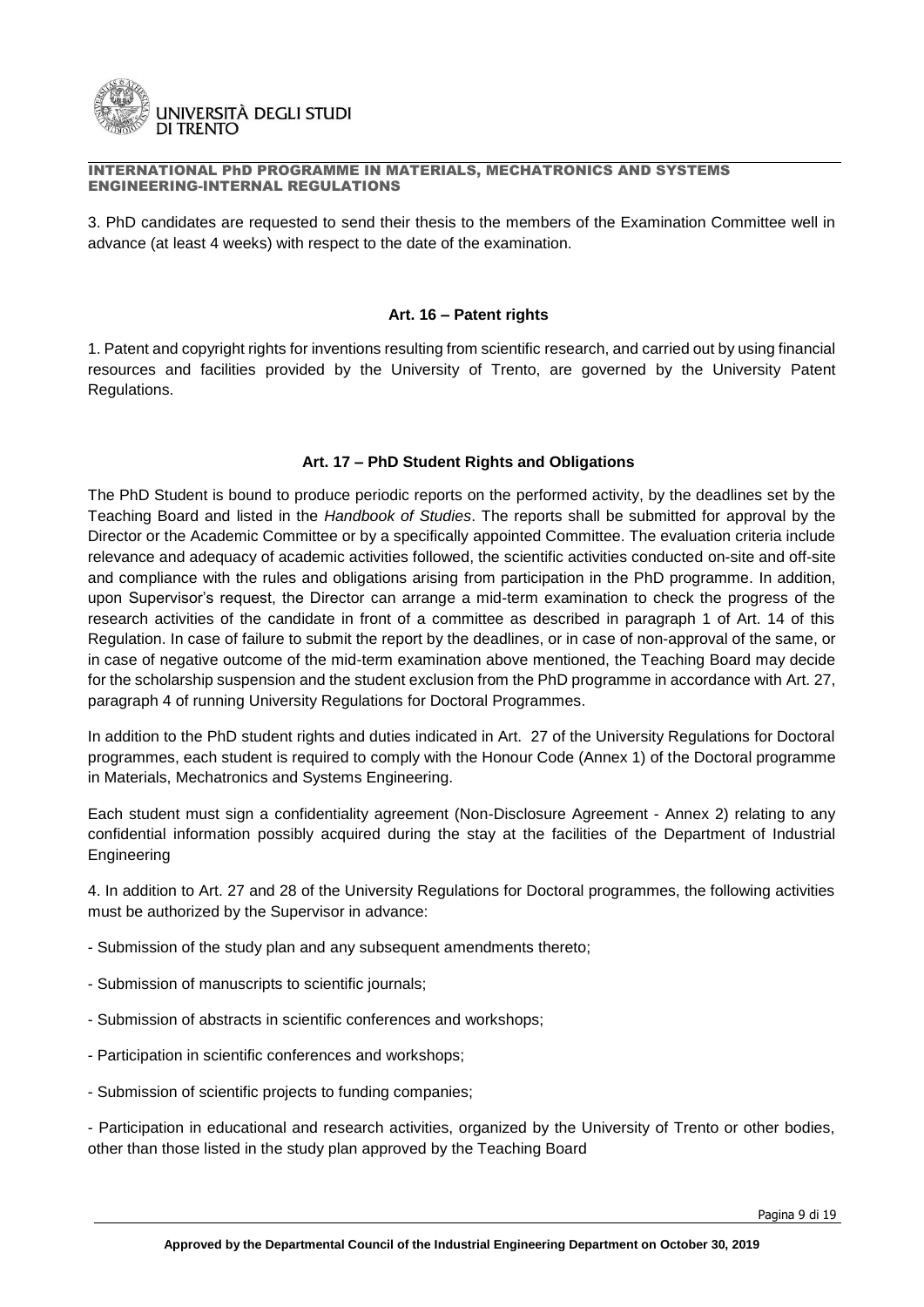

#### **Art. 18 – Final and referral rules**

1. This Regulation complements, in any matters expressly provided, the provisions established by the existing Italian law and by the University Regulations, which in any case fully and directly apply.

2. This Regulation applies to students in the XXXIII cycle and subsequent ones, with the exception of Article 14, Par. 2, which applies to students in the XXXIV cycle and subsequent ones.

**Allegato 1 - Annex 1**

# .<br>Pagina 10 di 19 **Honour Code of the Doctoral School in Materials, Mechatronics and Systems Engineering**

**Approved by the Departmental Council of the Industrial Engineering Department on October 30, 2019**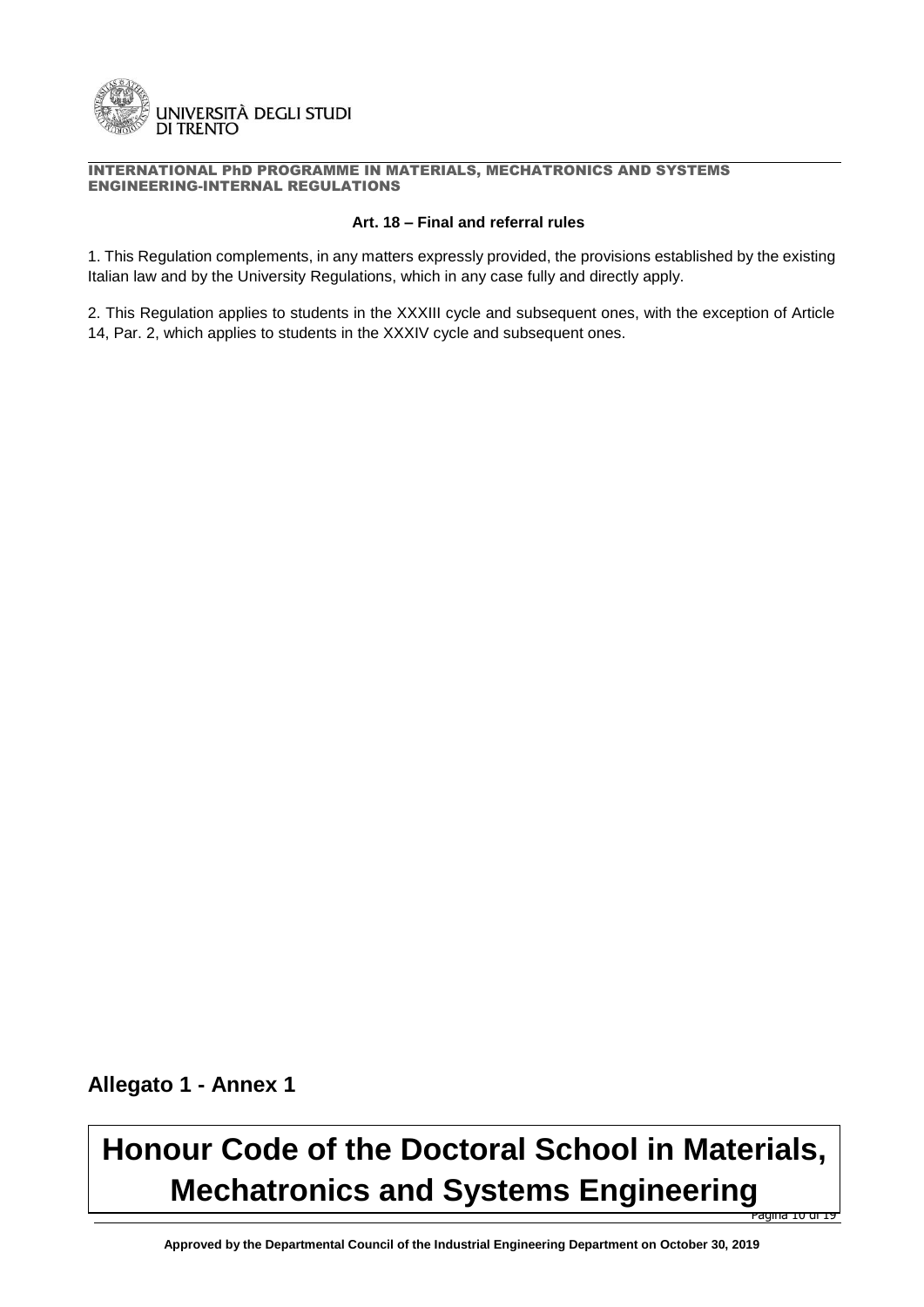

# **Content**

| 1 |     | Scopes of the Honour Code                            | 11 |
|---|-----|------------------------------------------------------|----|
| 2 |     | Honesty                                              | 12 |
|   | 2.1 | Honesty in usage of the facilities of the Department | 12 |
|   | 2.2 | Library usage                                        | 12 |
|   | 2.3 | Laboratories                                         | 12 |
|   | 2.4 | Work space                                           | 12 |
|   | 2.5 | Lying, deception, and fraud                          | 13 |
| 3 |     | Plagiarism / Falsification                           | 13 |
| 4 |     | Inappropriate gender-based behaviour                 | 13 |
| 5 |     | Respect others                                       | 13 |
| 6 |     | Participation in MMSE PhD School activities          | 13 |
|   | 6.1 | Courses                                              | 13 |
|   | 6.2 | <b>Thesis</b>                                        | 13 |
|   | 6.3 | Absences                                             | 14 |
|   | 6.4 | Seminars                                             | 14 |
|   | 6.5 | Communications                                       | 14 |
| 7 |     | Disciplinary measures                                | 14 |
| 8 |     | Insurance and liability                              | 14 |
|   | 8.1 | Insurance                                            | 14 |
|   | 8.2 | Liability                                            | 14 |
| 9 |     | The Honour Code agreement                            | 14 |

# **1 Scopes of the Honour Code**

The fundamental objective of the Doctoral School in Materials, Mechatronics and Systems Engineering (MMSE PhD School hereinafter) is to provide the students with a high level - high quality education while developing a sense of ethics and social and professional responsibility. We believe that any instance of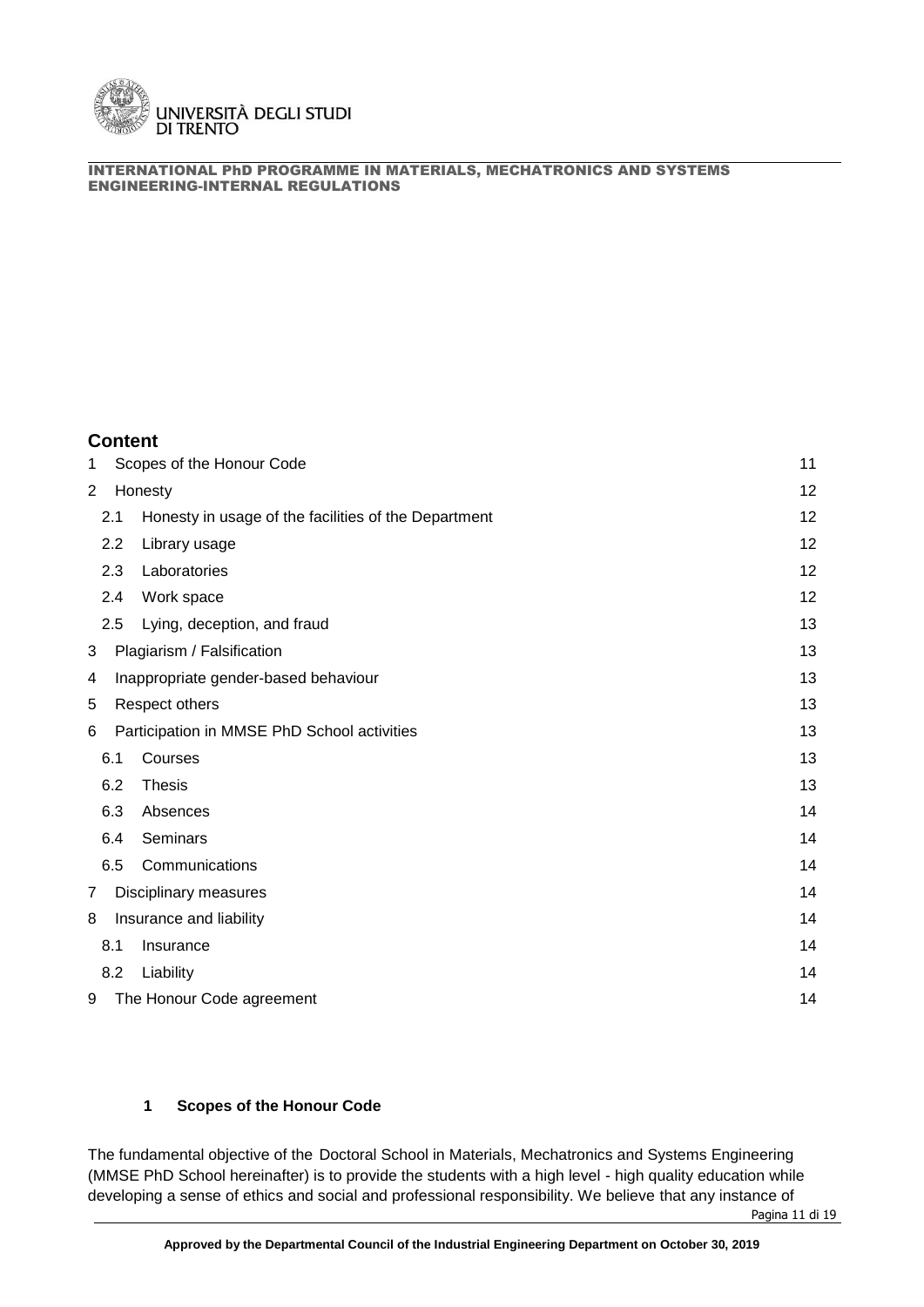

dishonesty hurts the entire community. It is with this in mind that we have set forth our communities official and practiced - ethical code as the Honour Code at MMSE PhD School. The Honour System embodies our mutual trust and respect and extends to the Doctorate School long-standing behavioural rules at the Department of Industrial Engineering (DII)**.**

The Honour Code at the MMSE PhD School aims at cultivating a community based on trust, academic integrity and honour. It specifically aims at accomplishing the following: objectives:

- Ensure that students are aware of the responsibility for upholding academic honesty at MMSE PhD School;
- Prevent any student from gaining an unfair advantage through academic misconduct;
- Ensure that students understand that academic dishonesty is a violation of the profound trust of the entire academic community;
- Cultivate an environment at MMSE PhD School where academic dishonesty is not tolerated among the students.

# **2 Honesty**

Honesty with others in regard to both academic and non-academic issues is fundamental in creating and maintaining a good environment at the MMSE PhD School.

# *2.1 Honesty in usage of the facilities of the Department*

- Theft, damage or use of the Department facilities out of the scope of the research activities is forbidden
- Allowing unauthorized non-MMSE PhD School people access to the Department Facilities is prohibited
- Network usage concerning downloading of material and files and placing material in the web must be limited to items strictly related to didactic or research activities.

# *2.2 Library usage*

MMSE PhD School students are urged to respect the library rules.

# *2.3 Laboratories*

Experimental research activities at the MMSE PhD School are performed in the laboratories of the DII, where various equipments of various kind isare available (instruments, measurement systems, processing equipment, tools etc.). The students cannot use such equipments for purposes different than those agreed with the Supervisor.

# *2.4 Work space*

Students share the working space and are expected to guarantee a quiet and respectful environment.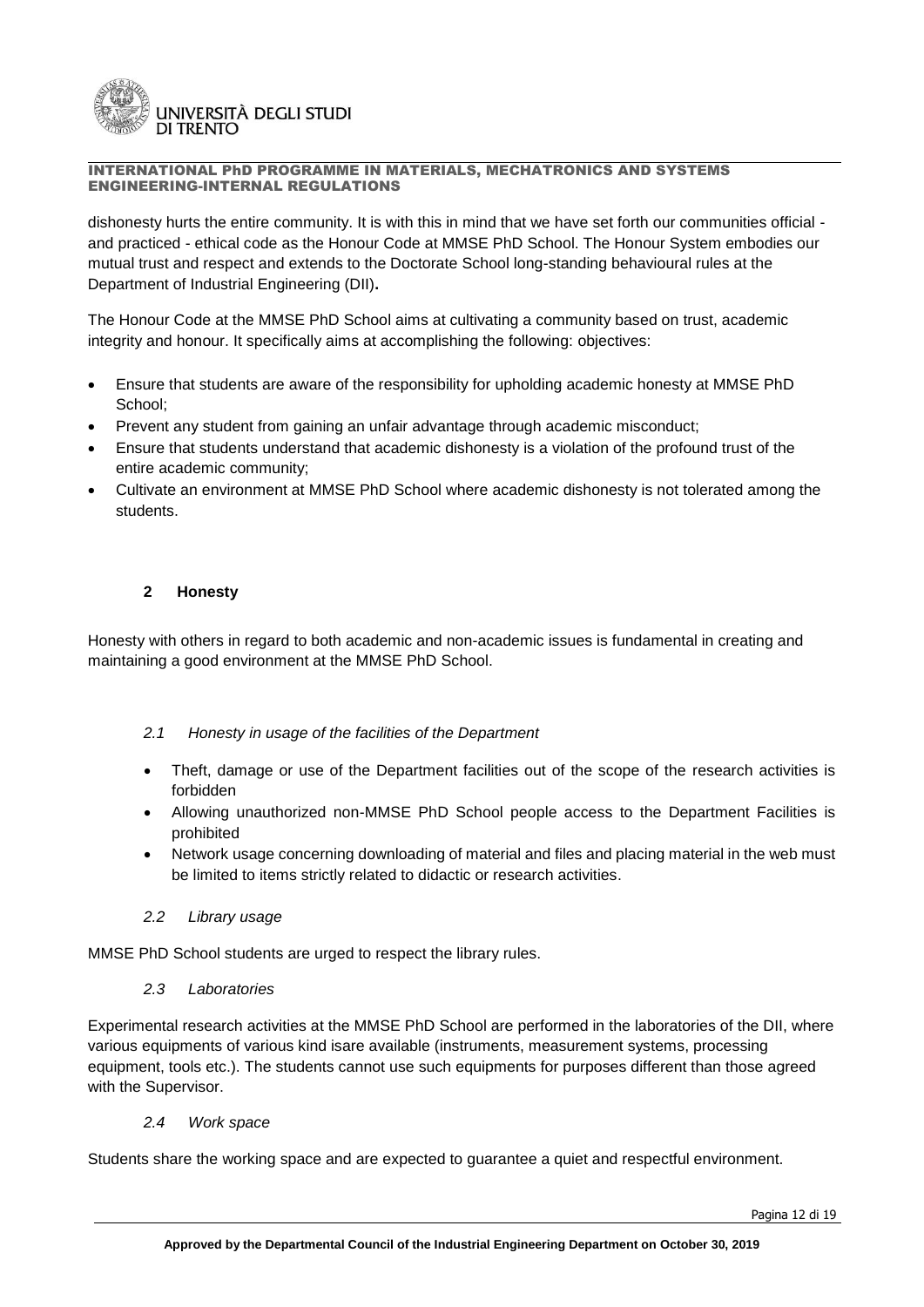

#### *2.5 Lying, deception, and fraud*

Any attempt to gain an advantage or to avoid a consequence by lying, deception or fraud is not acceptable behaviour at MMSE PhD School.

Examples of lying, deception, and fraud include falsifying records of time and attendance at work, giving false information to MMSE PhD School members and secretariat, and failing to take responsibility for personal conduct.

# **3 Plagiarism / Falsification**

Plagiarism of any kind is contrary to the established practices of higher education, where all members of the MMSE PhD School are expected to acknowledge the original intellectual work of others that is included in one's own work.

# **4 Inappropriate gender-based behaviour**

Inappropriate gender-based behaviour is contrary to the university's Honour Code and is considered as a violation. Serious violations will be reported to the police.

# 5 **Respect others**

Every member of the MMSE PhD School is expected to have a correct behaviour and treat others in a way that will foster to the well-being of everyone at MMSE PhD School and in the community.

# **6 Participation in MMSE PhD School activities**

# *6.1 Courses*

Students are committed to attend the programme of the MMSE PhD School and to carry out research activities on a full time basis, according to the schedules and the regulations established by the Teaching Body of the MMSE PhD School and by the Executive Committee.

# *6.2 Thesis*

Student supported by grants provided by founding bodies for specific research projects are committed to pursue the specific project assigned.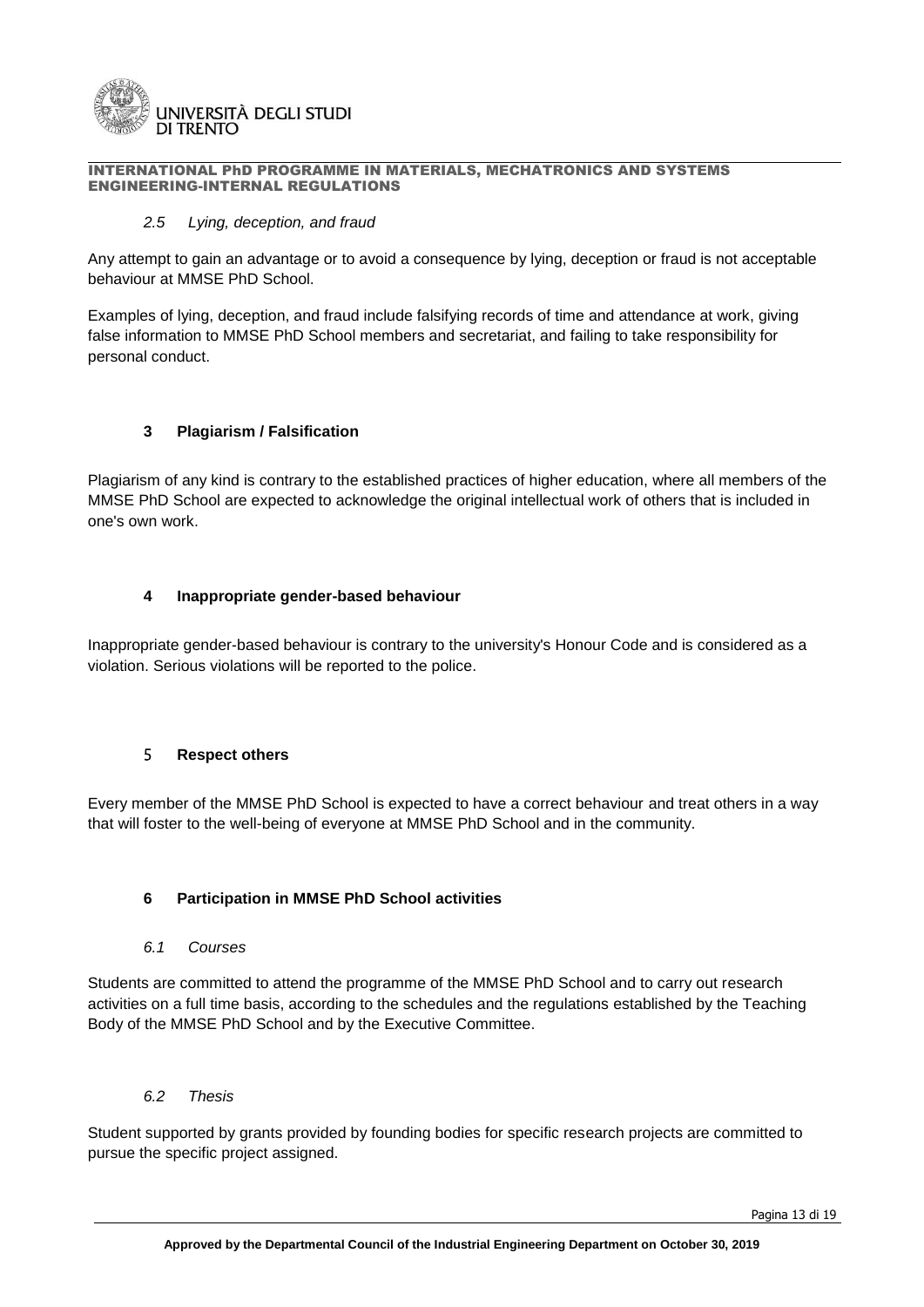

# *6.3 Absences*

The school is residential and therefore unjustified absences are not permitted. Any absence must be communicated to the Tutor and, if longer than one week, also to the Secretariat of the MMSE PhD School. Unjustified absences may be a cause of expulsion from the MMSE PhD School.

#### *6.4 Seminars*

Participation at the seminars is strongly recommended in order to acquire the recent developments in research fields of interests for the MMSE PhD School.

#### *6.5 Communications*

Except for motivated reasons, PhD students are requested to guarantee the possibility to be contacted (either by email or mobile phone) wherever they are.

# **7 Disciplinary measures**

Serious violations will be treated as follows:

- The student and his/her Supervisor will be asked for an explanation of the events by the Director of the MMSE School and/or by members of the Teaching Board.
- The Teaching Board will evaluate whether to admonish the student or not.
- In case of serious violation, the Teaching Board can propose to the Rector of the University of Trento the to exclusion of a PhD student from the MMSE PhD School with the consequent immediate fellowship forfeiture.

# **8 Insurance and liability**

# *8.1 Insurance*

The University of Trento provides an insurance for the duration of the Doctorate School programme. The insurance only concerns effects of accidents and damages to third parties that occur in circumstances pertaining to the Doctorate School programme.

# *8.2 Liability*

Students of the MMSE PhD School are liable for consequences of misconduct or improper use of computers and instruments at the DII.

# **9 The Honour Code agreement**

Having read the MMSE PhD School's Honour Code, I understand and accept my responsibility as a member of the MMSE PhD School to uphold the Honour Code under any circumstances.

Pagina 14 di 19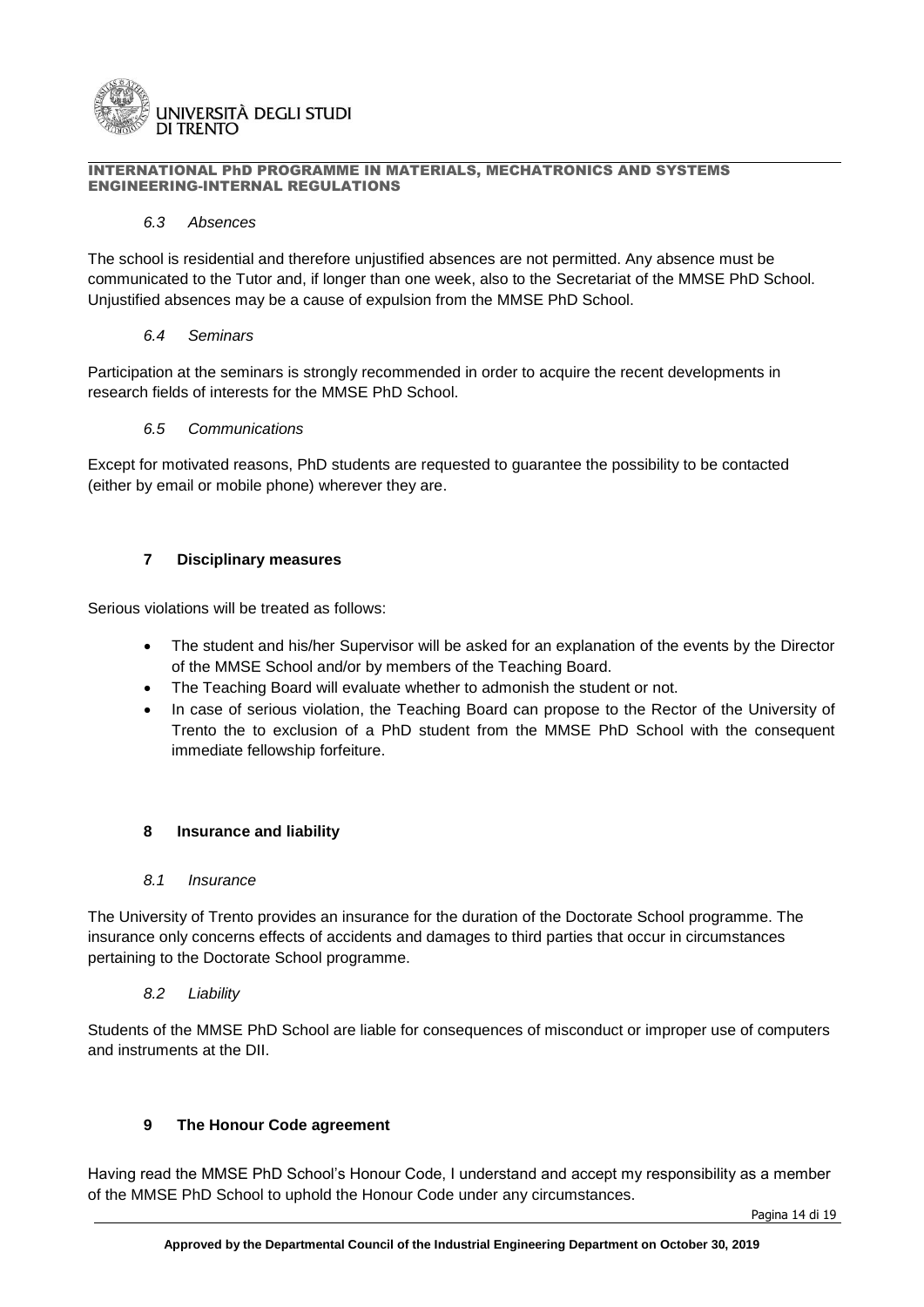

Date …………

Signature of the Doctorate Student …………………………………………….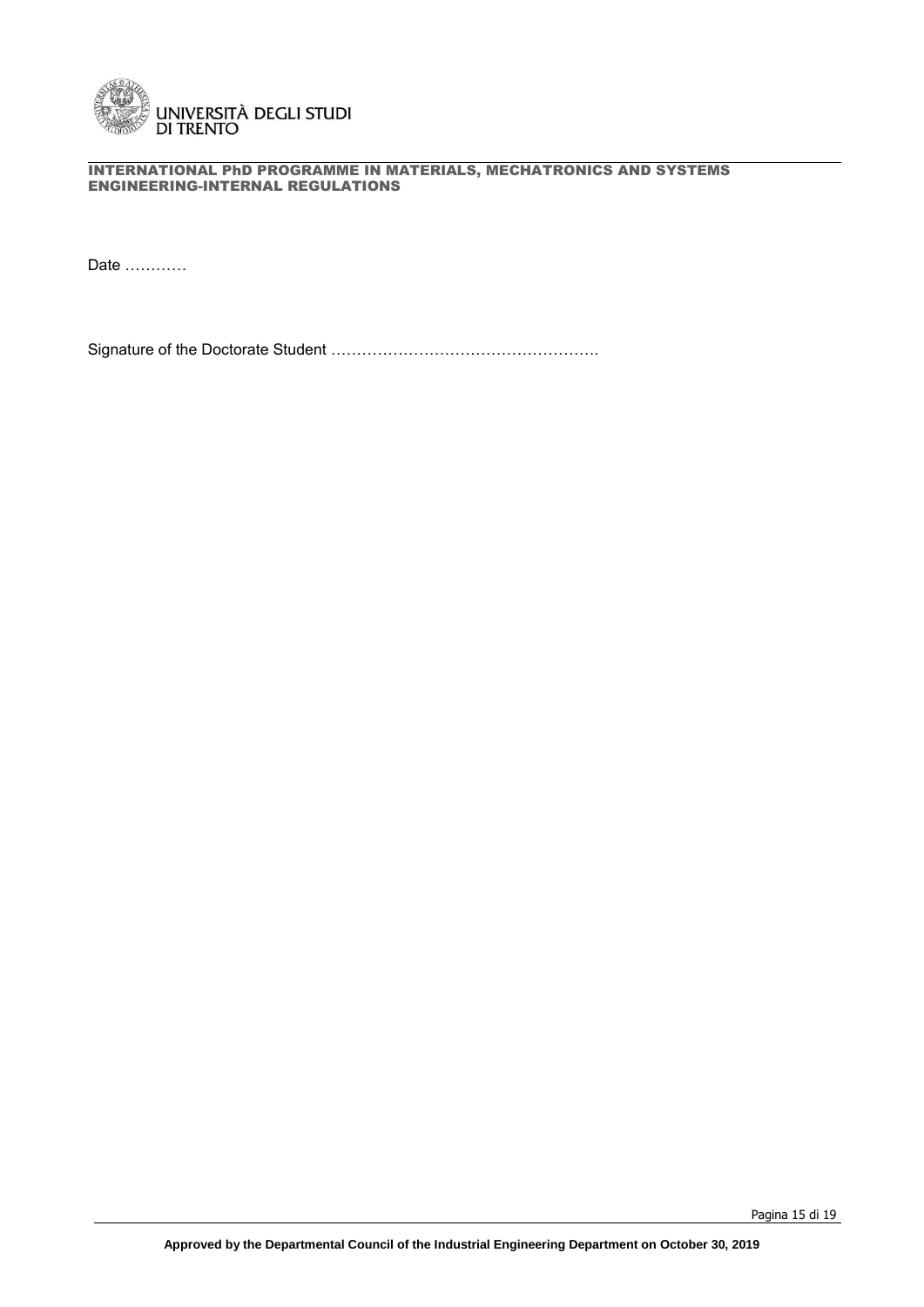

# **Allegato 2 - Annex 2**

# **NON-DISCLOSURE AGREEMENT**

# BETWEEN

The University of Trento - Department of Industrial Engineering hereinafter referred to as the "Providing Party"

AND

..................................... ..................................... PhD student name hereinafter referred to as "Recipient Party".

The University of Trento and ..................................... ..................................... all together may hereafter be referred to as "Parties".

**WHEREAS,** the Parties independently develop, maintain, and possess Confidential Information in the form of substantial know how, significant expertise, records and other intellectual property and information unique to the Parties regarding certain aspects of their businesses;

**WHEREAS**, the Parties desire to define and regulate their rights with respect to the Confidential Information exchanged as of the start of the cooperation, in order to protect and preserve the confidential and proprietary nature of that data and information which has been exchanged between them;

NOW, THEREFORE, in consideration of the foregoing premises, which are integral and substantial parts of this Agreement, the Parties agree as follows: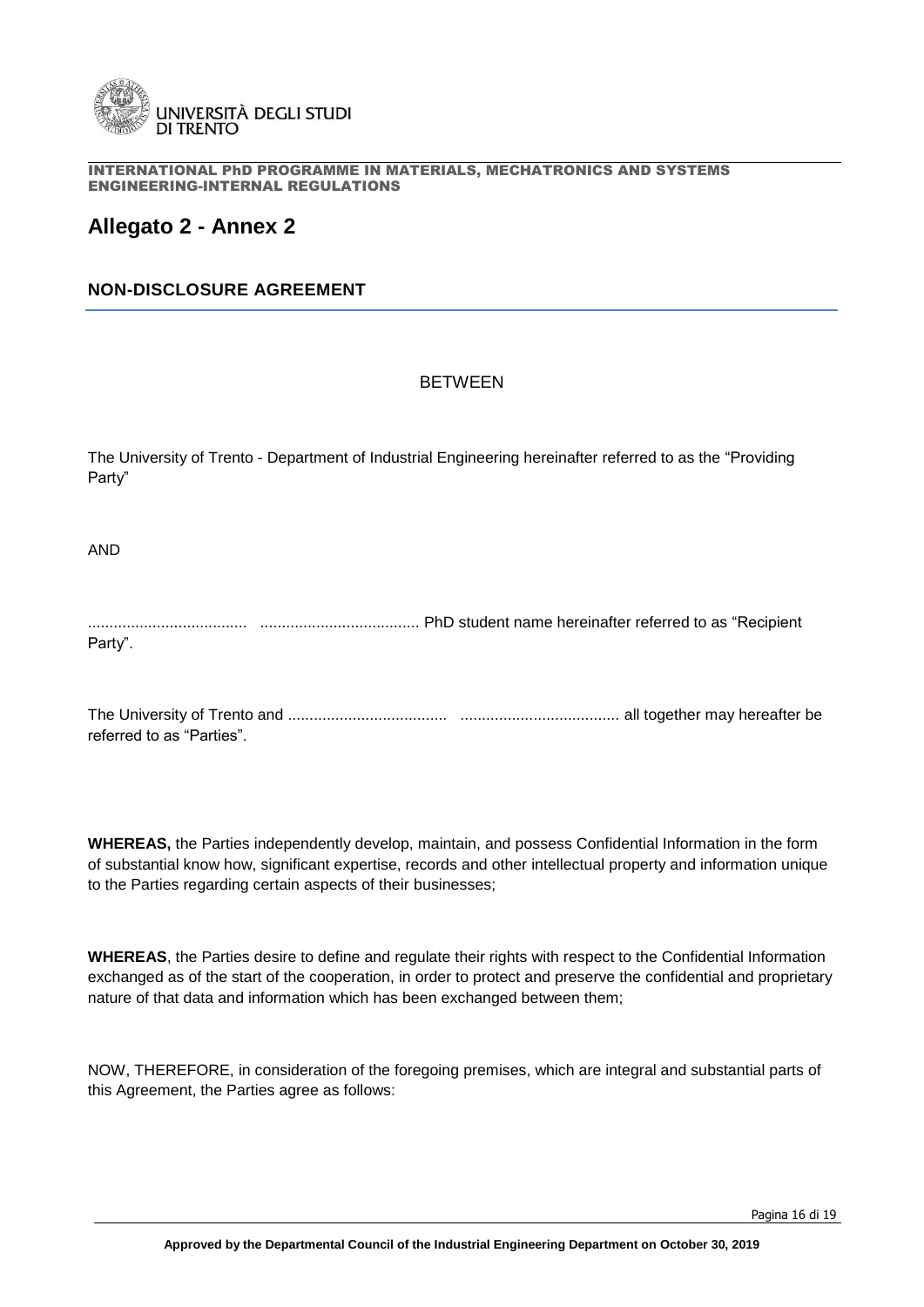

# **ARTICLE 1 Definitions**

1.1 Whenever used herein, the terms listed below shall have the meanings assigned unless some other meaning is clearly required by the context.

1. 2 **Agreement** – The present Non-disclosure Agreement.

1. 3 **Confidential Information** - Any information possessed and held in confidence by and in the control of either Party that may be valuable to such Party in its business. Confidential Information includes, but is not limited to, information concerning secret proceedings, formulas, machines, components, inventions, creations, systems, designs, materials, computer software, methods, techniques, pending patent applications, patents, trademarks, copyrights, trade secrets, compositions, improvements, ideas, specifications, or arts relating to its products and services or to the production, assembly, testing, marketing, sale, and service of its products and services, plans and other information related to present or prospective activities of such Party. Confidential Information also includes all kinds of intellectual property and the specific application of know how as a whole to specific projects, products or services. Confidential Information also includes any and all documents, records, notebooks, drawings, photographs, charts written descriptions, samples, compositions, visual demonstrations, oral disclosures, and other data or information and any other repositories or representations.

"Confidential Information" shall not include information which (i) was known by the Recipient at the time of disclosure of the information by the owner (the "Providing Party"), (ii) was or becomes available from a source other than the owner if, to the best of the Recipient's knowledge by the owner's written notice, the source is not legally bound to the owner to maintain the confidentiality of the information, or (iii) the Recipient independently develops without using the Confidential Information.

# **ARTICLE 2 Object of the Agreement**

2. 1 Each Party agrees to respect the Confidential nature of the Information exchanged during the cooperation between the Parties and the rights of any other Party on said Confidential Information as set forth in this Agreement. In particular, each Party undertakes in relation to the other party's Information:

to keep the Information confidential and to use the Information exclusively for the Purpose and for no other purpose;

not to copy, reproduce or reduce to writing any part of the Information except as may be reasonably necessary for the Purpose;

not to use, reproduce, transform or store any of the Information in an externally accessible computer or electronic information retrieval system or transmit it in any form or by any means whatsoever outside of its usual place of business.

2. 2 This Agreement shall continue in full force and effect for the lifetime of the relevant Confidential

Pagina 17 di 19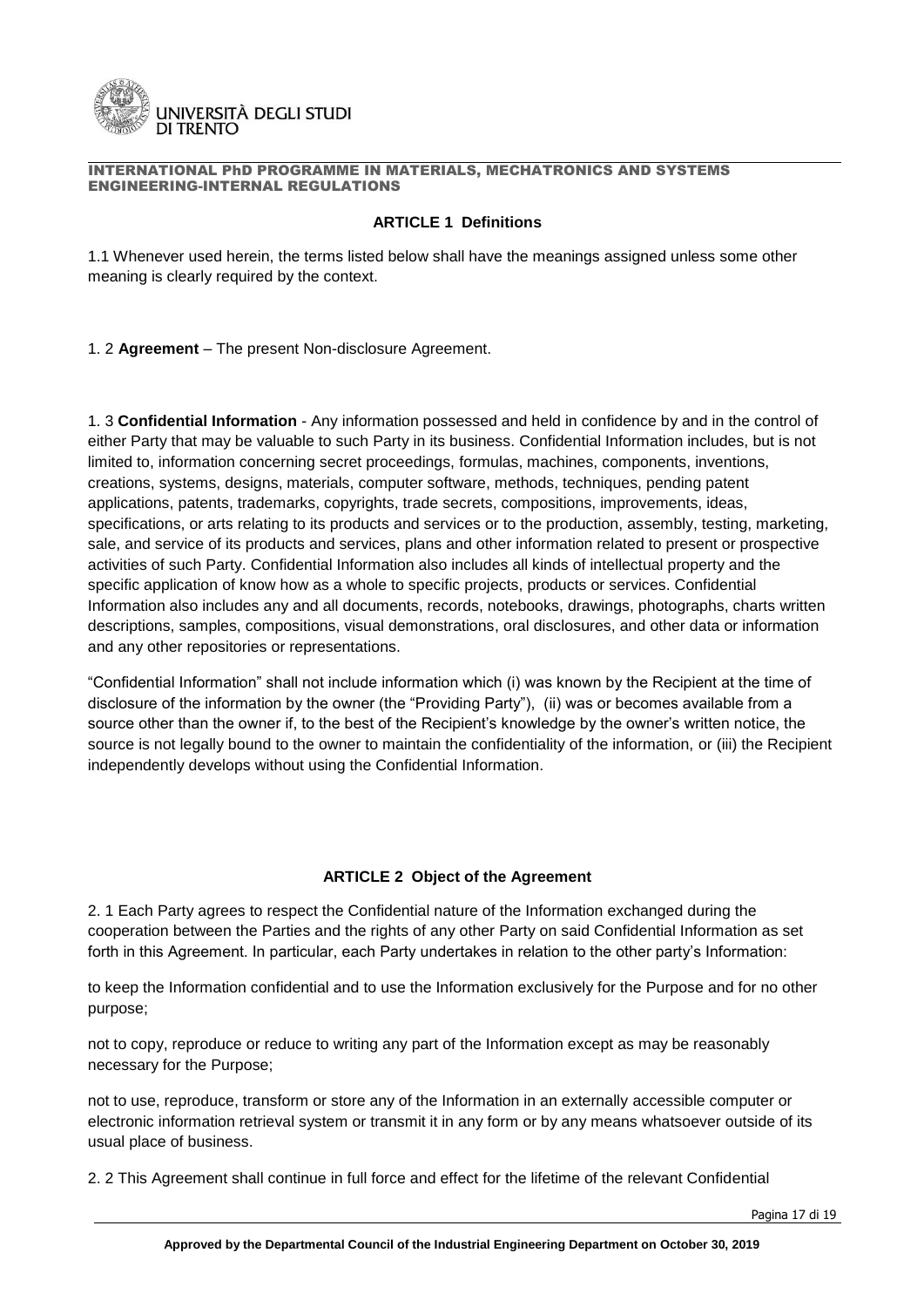

Information exchanged and, in any case, for a minimum period of seven (7) years after the date of this Agreement.

# **ARTICLE 3 General Conditions**

3. 1 **Applicable Law** - Any controversy, litigation or claim arising out of or relating to this Agreement or the breach thereof, shall be settled according to the Italian Law. Any disputes arising out of or in connection with this Agreement that cannot be amicably resolved, must be resolved by a competent court located in Trento (Italy).

3. 2 **Article Headings** - The headings of the articles herein contained are used for convenience and ease of reference and do not limit the scope or intent of the article.

3. 3 **Copying Of Proprietary Data And Confidential Information** - Confidential Information exchanged between the Parties must not be copied or reproduced without the prior express written permission of the providing Party, unless those copies are required for internal evaluation by the recipient Party as contemplated in the provisions herein set forth. Records of such copying and its internal distribution by the Recipient Party must be maintained and copies of such records must be provided to the Providing Party upon request.

3. 4 **Limitation On Use Of Proprietary Data And Confidential Information** - All rights to Confidential Information exchanged are reserved to the Providing Party. Thus, the Recipient Party must not disclose such Confidential Information to other parties unless and until expressly authorized in writing to do so by the Providing Party. It is further agreed that should this Agreement be terminated or have expired, the recipient Party shall keep in confidence, not use for its own benefit and prevent the disclosure to any person, firm or corporation or persons outside of its own organization or to any unauthorized person or persons all Confidential Information which is received by the recipient Party.

3. 5 **Protection Of Confidential Information** - The recipient Party must exercise a high degree of care to prevent the improper or unauthorized disclosure of Confidential Information which Recipient Party has received from the providing Party. The Recipient Party must limit the disclosure of such Confidential Information to those persons within its organization who have a need to know in order to fulfil the purposes of its business relationship with the Providing Party and must compartmentalize internal disclosure, so that no persons within itself or any of its Affiliates shall be placed in a position of conflict of interest with regard to the business relationship between the Parties. The Recipient Party warrants that its employees receiving the Providing Party's Confidential Information will be instructed as may be required to enable the Recipient Party to fulfil its obligations under this Agreement.

3. 6 **Return Of Proprietary Data** - All Confidential Information and copies furnished thereof remain as the

Pagina 18 di 19